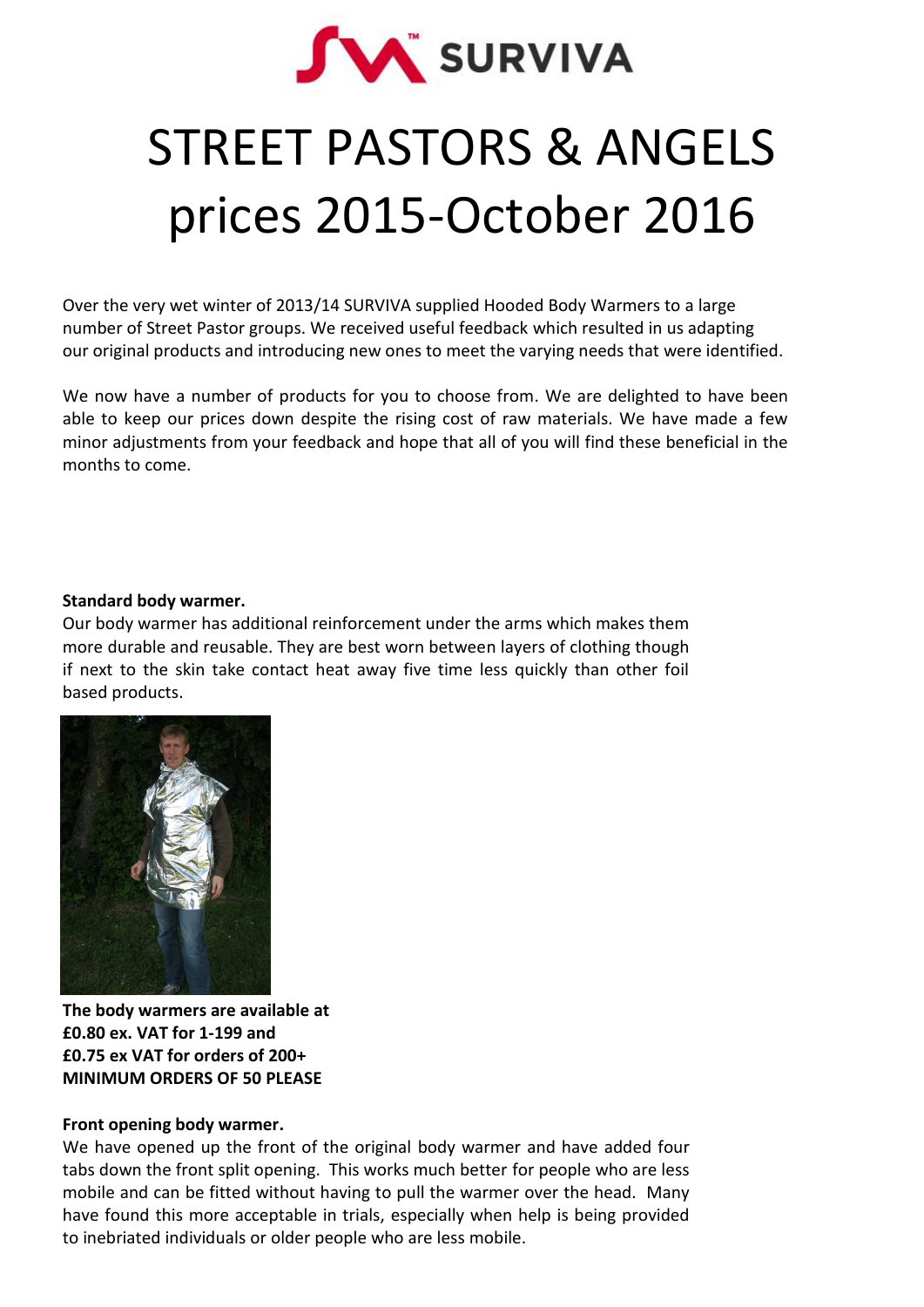



**The front opening body warmer is available at £0.95 ex. VAT for orders of 1-199 and £0.90 ex.VAT for orders of 200+ MINIMUM ORDERS OF 50 PLEASE**

## **Small blanket.**

We can now offer a small foil blanket too, measuring 1.5m x 0.85m, which is long enough to cover the body and can be held around an individual to help keep him/her warm. These are not as efficient as the body warmer and the wearer has to use one or both hands to hold the blanket close to them. It has no hood to help keep the body warm.



**Our small blanket is available at £0.55 ex. VAT for orders of 1-199 and £0.50 ex. VAT for orders of 200+ MINIMUN ORDER 50 PLEASE**

#### **Poncho.**

Throughout the year there were also several requests for a "poncho" type product. We believe that our new poncho fulfils this need. This is more efficient than a blanket although for maximum heat retention we would always advise using a body warmer.